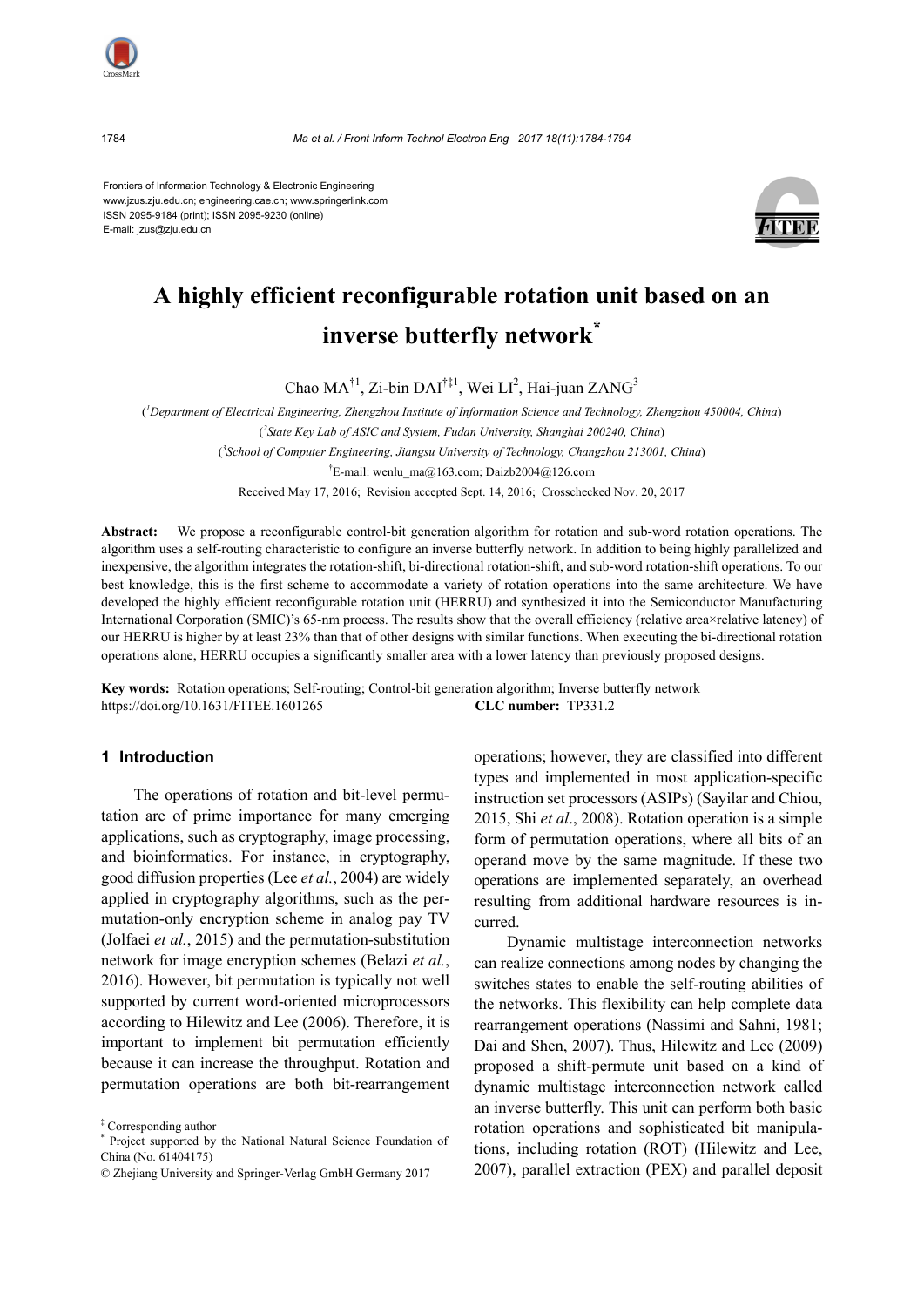(PDEP) (Hilewitz and Lee, 2008), group (GRP) (Hilewitz *et al.*, 2004), block extraction (EXTR) and insertion (DEP) (Intel Corporation, 2006), butterfly (BFLY) and inverse butterfly (IBFLY) (Hilewitz and Lee, 2006). More importantly, Hilewitz and Lee (2009) first proposed a special routing algorithm for rotation operations. The resulting delay in their proposed overall unit was only slightly longer than that in the arithmetic-logic unit (ALU). In short, they provided a new approach for designing a reconfigurable rotation unit.

However, the algorithm for the rotations noted above is serial and costly. Each step of the algorithm is complex and must be executed sequentially. This limits the processing performance and leads to considerable resource consumption. For instance, Chang *et al.* (2013) proposed a routing algorithm for rotation operations with a high degree of parallelism based on an inverse butterfly network. However, this algorithm involves significant consumption of hardware resources.

In this paper, we propose a routing algorithm for rotation operations that can increase computational speed and reduce resource consumption. We also enhance the algorithm to directly support multiple sets of sub-word parallel rotation operations, and design a powerful unit called the highly efficient reconfigurable rotation unit (HERRU). The contributions of this paper are as follows:

1. We propose a highly efficient, low-cost algorithm based on the inverse butterfly network, which can generate control bits for the rotation, bi-directional rotation, and parallel sub-word rotation operations.

2. We have tested the implementation of our powerful HERRU and compared its performance with that of the shift-permute unit proposed by Hilewitz and Lee (2009). The results show that our unit is faster (by 92.6% compared to the latency of their unit) and smaller (covering only 71% of the area occupied by their unit). Moreover, our unit can support eight more operations.

# **2 Structure and applications of butterfly and inverse butterfly networks**

Fig. 1 shows the structure of the inverse butterfly network, where *n*=8. The network consists of lg *n* stages. Each stage is composed of *n*/2 two-input switches, and each switch can execute a two-bit input data 'pass-through' or 'swap' function under the control of 'Sel'. Two bits of input data form a small group in each stage by  $2^{i-1}$  positions (*i* varies from 1 to lg *n* and indicates stages). All grouped data are then transmitted through the two-input switches at each stage, which can realize specific operations with appropriate control bits for all switches. The network can yield  $2^{(n/2)\times \lg n}$  permutation results. From Fig. 1a, we can see that the network has the characteristics of recursion and split. If the final stage of the network is discarded, the rest of the stages can be seen as forming two independent *n*/2-bit-wide sub-inverse butterfly networks. The butterfly network has the inverse structure of the inverse butterfly network, and its interval of grouped input data is  $2^{\lg n - i}$  bits apart at each stage of the network.



**Fig. 1 Eight-bit inverse butterfly network (a) and eightbit inverse butterfly network hardware circuit (b)**

Hilewitz and Lee (2009) studied a special routing algorithm for a specific permutation based on inverse butterfly and butterfly networks, and proposed a series of complex bit permutation instructions, such as GRP, PEX/PDEP, and ROT. Thus, they significantly expanded the flexibility of networks and made an outstanding contribution to the field of bit permutation.

The GRP instruction gathers to the right data bits in register R2 selected by 1's in the mask register R3, and to the left those selected by 0's in the mask register R3 (Fig. 2). These can be regarded as two parallel operations: grp\_left and grp\_right. The GRP instruction, which has a resistance to linear and differential attacks, has been widely applied to design a new generation of cryptographic algorithms (Saraswathi and Venkatesulu, 2014; Bansod *et al*., 2014).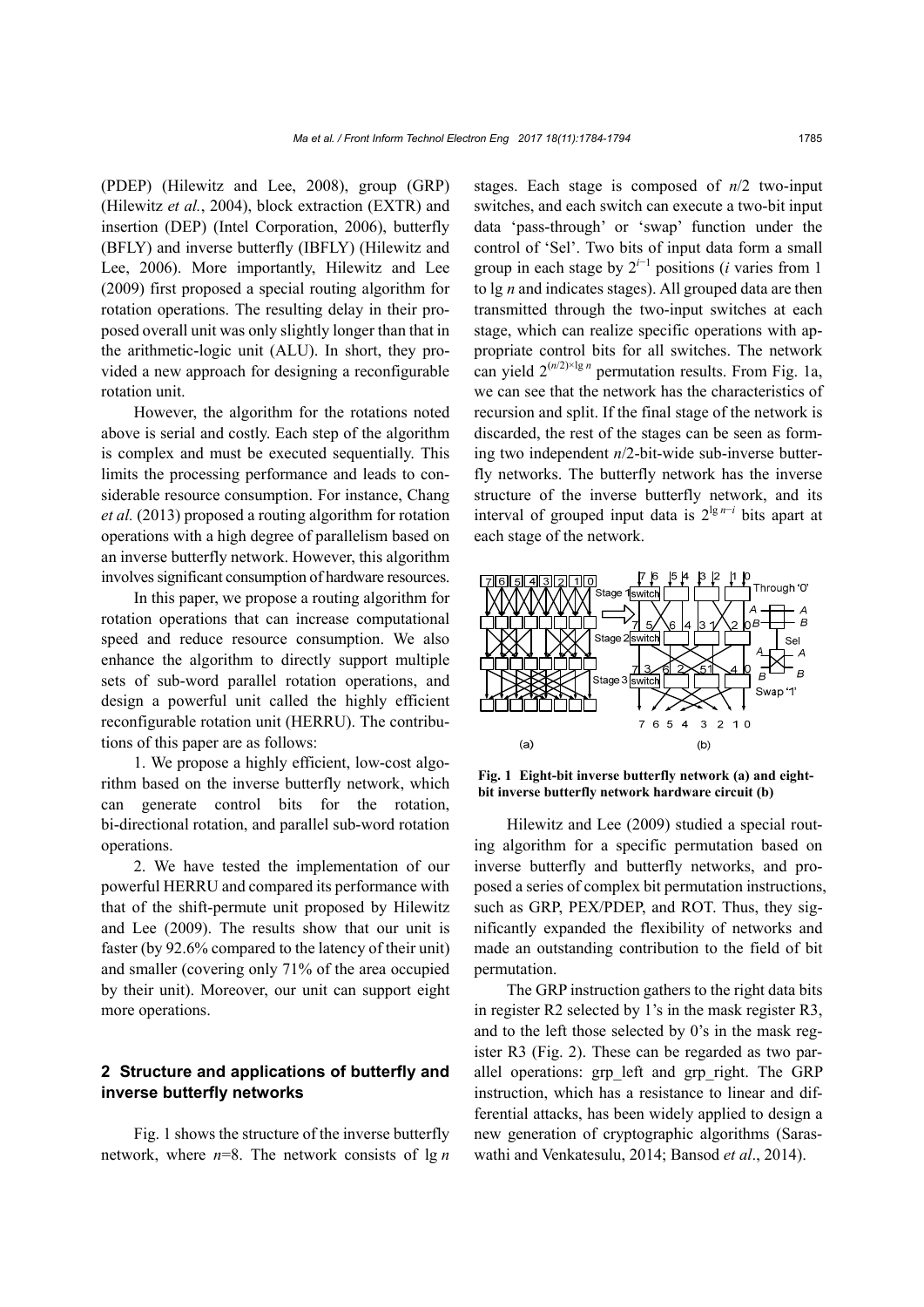

**Fig. 2 The implementation of Group (GRP) instruction**

The PEX and PDEP instructions can separately perform bit gather and bit scatter operations. The PEX instruction extracts and compacts bits from register R2 from positions selected by 1's in register R3 to register R1. The rest of the bits in register R1 are cleared to 0's (Fig. 3a). Thus, the PEX can be viewed as the right half of the GRP operation, which is implemented by only one inverse butterfly network. The PDEP instruction, implemented by the butterfly network, is the reverse operation of the PEX instruction (Fig. 3b). Notably, the two instructions are added to Intel's Haswell processor instruction set in 2013 (Intel Corporation, 2015).



**Fig. 3 PEX and PDEP operations: (a) an 8-bit PEX operation; (b) an 8-bit PDEP operation**  PEX: parallel extraction; PDEP: parallel deposit

The ROT instruction is implemented mainly by a traditional barrel shifter (Pillmeier, 2002) or a log shifter (Pillmeier *et al.*, 2002). There has been no

significant breakthrough in the hardware architectures of rotational operations in this decade. An *n*-bit log-rotation shifter has lg *n* stages, and the inputs are rotated by decreasing powers of 2 from the first stage to the last stage (Fig. 4). This is a simple structure because the magnitude of binary rotation  $S(s_{\lg n-1},$ *s*lg *n*−2, *...*, *s*0) can directly control all multiplexers; however, it is inflexible and cannot cope with advanced bit operations. Hilewitz and Lee (2009) first proposed a special routing algorithm for rotation operations based on the inverse butterfly/butterfly networks. They unified basic rotation operations with advanced bit-level manipulations in the same architecture. However, the algorithm for rotation operations is recursive, and all control bits are generated stage by stage. Therefore, it has a low degree of parallelism and causes a large critical path delay. When the width of the network is expanded, the algorithm's complexity increases drastically and hardware implementation becomes costly. Chang *et al.* (2013) also proposed a routing algorithm for rotation operations based on the same network with parallel features that effectively reduces critical path delay. According to rotation magnitude *S* and the initial control bits for all switches in the inverse butterfly network, the final control bits at all stages can be generated in parallel. However, the core step of the algorithm itself is a kind of rotation operation, and hence the hardware resource consumption is still higher than that of Hilewitz and Lee (2009)'s algorithm.



**Fig. 4 Eight-bit log-rotation shifter** 

Therefore, this paper focuses on a highly efficient and low-cost algorithm to concurrently generate control bits for rotation operations based on the inverse butterfly network. We also enhance the algorithm to support bi-directional rotation operations and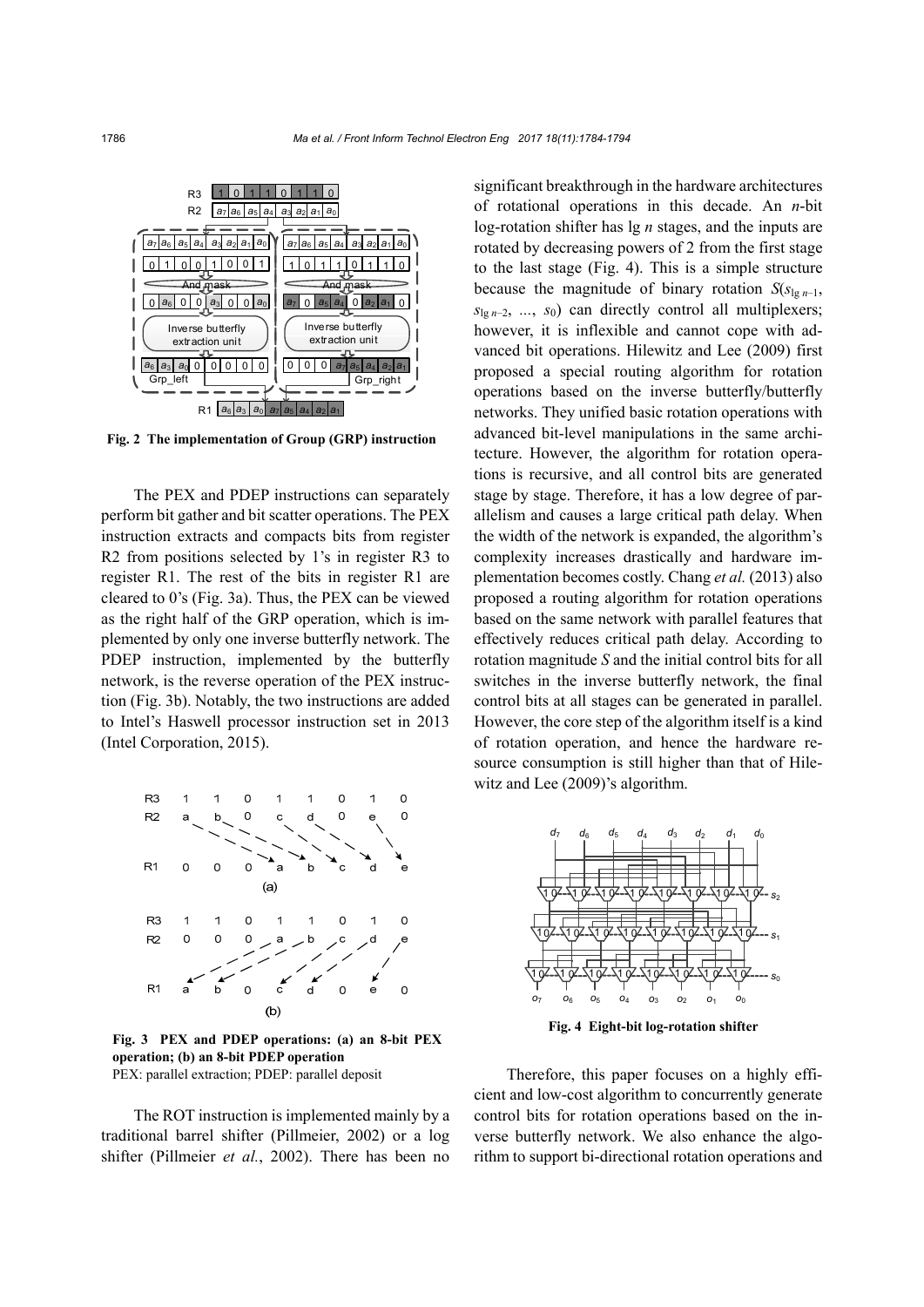sub-word rotation operations. Compared with the past work in this area, our algorithm has less complexity, a shorter critical path, and higher re-configurability.

## **3 Highly efficient reconfigurable rotation unit**

# **3.1 Control bits for rotations in an inverse butterfly network**

### 3.1.1 Generating crude control bits for rotations

From the structural properties of the inverse butterfly network, we can infer the following fact: **Fact 1** The input data do not move or move only by  $2^{i-1}$  bits in each stage *i*, where *i* starts from 1.

This fact is similar to the indirect binary *n*-cube function (Rajkumar and Goyal, 2014), whereby the (*i*−1)th bit of the input data binary address can be changed only at the *i*th stage of the network. Therefore, when each input data item passes through the entire network (a total of lg *n* stages), it can reach any position.

From Fact 1, we can see that the least significant bit of the binary address of each input data can be changed only at the first stage. As shown in Fig. 5, to shift the seventh bit of input data from position 7 to position 5, the seventh binary address should be changed from '111' to '101'. According to the characteristics of binary address change, we propose a generation algorithm for crude control bits for rotations based on the 'Exclusive OR (XOR)' operation shown in Fig. 6.



**Fig. 5 Eight-bit left rotation by 6: (a) data stream structure; (b) hardware circuit structure**

Step 1: Each binary address of input data from source register R2, denoted by the original bit position in Fig. 6, is subjected to an addition operation for rotation modulo-*n*, with the extent of the rotation denoted by shamt(*S*)—that is, the original bit position

plus extent of rotation *S* modulo *n*—to yield the final rotated binary position, denoted by the destination bit position.

Step 2: Each destination bit position executes an 'XOR' operation on its original bit position to obtain the crude control bits of each input data item.



**Fig. 6 Generation algorithm for crude control bits**  Rotl: rotate left; shamt: rotate amount; XOR: exclusive OR

The crude control bits are rewritten in the longitudinal form as shown in Fig. 7. For example, the crude control bits of the least significant input data are '110'. Thus, the states of the corresponding switches  ${S_{14}, S_{24}, S_{32}}$  (Fig. 5b) from the first stage to the final stage are 0, 1, 1.

| Original bit position $\begin{array}{ccc} 7 & 6 & 5 & 4 & 3 & 2 & 1 & 0 \\ \hline \end{array}$                              |  |  |  |  |  |
|-----------------------------------------------------------------------------------------------------------------------------|--|--|--|--|--|
| O bit of crude control bit $\begin{bmatrix} 0 & 0 & 0 & \boxed{0} & 0 & 0 & \boxed{0} \end{bmatrix}$ Control bit of stage 1 |  |  |  |  |  |
| 1 bit of crude control bit $1 \quad 1 \quad 1 \quad 1 \quad 1 \quad 1 \quad 1 \quad 1 \quad 1$ Control bit of stage 2       |  |  |  |  |  |
| 2 bit of crude control bit $\begin{bmatrix} 0 & 0 & 1 & 1 \end{bmatrix}$ 0 0 1 1 Control bit of stage 3                     |  |  |  |  |  |

**Fig. 7 Crude control-bit conversion table** 

A total of  $n \times \lg n$  crude control bits are hence generated, whereas an *n*-bit inverse butterfly network has only  $n/2 \times \lg n$  switches, and requires  $n/2 \times \lg n$ control bits. Thus, at least 50% of the crude control bits are redundant. Furthermore, the efficient mapping of these crude control bits to the appropriate switches becomes a pressing problem. For example, in Fig. 5b although the crude control bit of the least significant input data item in stage 3 is '1', there is no way to directly map the '1' to the appropriate switch from  $(S_{31} \ldots S_{34})$  in stage 3. We must first configure the switch state of  $S_{14}$  at stage 1, and successively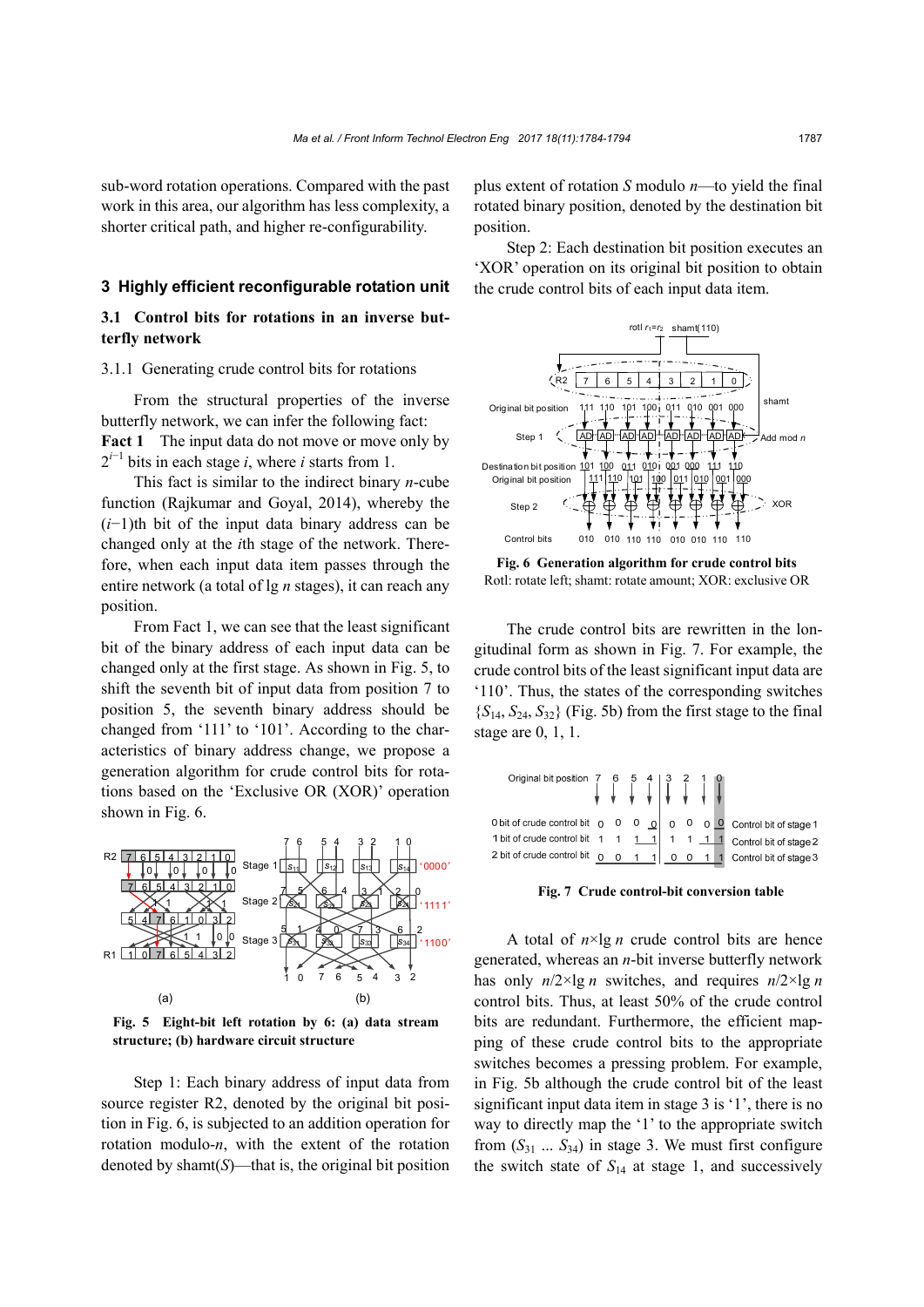configure the switch state of  $S_{24}$  at stage 2 according to the state of  $S<sub>14</sub>$ . Finally, the appropriate switch to be mapped in stage 3 is determined by the states of the previous two switches  $(S_{14} \text{ and } S_{24})$ . That is, mapping the crude control bits to switches at the final stage must wait until all mappings to switches in previous stages are accomplished, which significantly increases the length of the critical path.

#### 3.1.2 Refining crude control bits for rotations

The generated crude control bits are redundant and cannot configure switches in the inverse butterfly network directly. Therefore, we propose a parallel algorithm to refine the crude control bits for rotations. This algorithm not only terminates the relationship with regard to the control bits between any two stages to effectively shorten the critical path, but also significantly reduces the consumption of hardware resources.

An *n*-bit inverse butterfly network can be considered as two *n*/2-bit sub-networks with (lg *n*−1) stage circuits followed by a stage that passes through or swaps grouped bits that are *n*/2 positions apart. To left-rotate the input data  $\{a_{n-1}, a_{n-2}, \ldots, a_0\}$  by *S* positions, the two sub-networks must have left-rotated their half input data  $\{a_{n-1}, a_{n-2}, \ldots, a_{n/2}\}$  and  $\{a_{n/2-1}, a_{n/2}\}$ *a*(*n*−1)/2−<sup>1</sup> *… a*0} by *S*′=*S* mod (*n*/2). Recursively, each of the two *n*/2-bit sub-networks can be considered as two (*n*/4)-bit sub-networks with (lg *n*−1)−1 stages followed by a stage that passes through or swaps grouped bits that are *n*/4 positions apart. Each sub-network must have left-rotated their *n*/4 input data by *S*′=*S* mod (*n*/4). Therefore, to achieve left-rotation by *S* positions using the *n*-bit-wide inverse butterfly network, the input data must be left-rotated by  $S' = S \mod 2^i$  within each 2<sup>*i*</sup>-bit wide sub-network at each stage *i* (Fig. 8).



**Fig. 8 Sub-inverse butterfly network** 

There are *n*/2 sub-networks in the first stage and  $n/2^i$  sub-networks in stage *i* (*i*>1). The extent of rotation *S*′ is the same in the sub-networks at the same stage. Hence, the control bits for a rotation must be identical in each sub-network at the same stage. That is to say, in stage 1, there are *n*/2 sub-networks, and each sub-network contains only one switch requiring one bit to be controlled. In stage *i*, there are  $n/2<sup>i</sup>$ sub-networks, and each sub-network contains 2*<sup>i</sup>*−<sup>1</sup> switches requiring  $2^{i-1}$  bits to be controlled. In the final stage, there is only one sub-network containing *n*/2 switches requiring *n*/2 bits. Thus, the inverse butterfly network requires *n*−1 bits to control all switches for a rotation operation (see the gray part in Fig. 9). Therefore, we downsize *n*×lg *n* crude control bits to *n*−1 bits.



**Fig. 9 Optimizing the number of crude control bits** 

Moreover, to achieve left-rotation by *S* positions, the two half-input data items must be rotated by *S*′=*S* mod *n*/2 at stage lg*n*−1 (Fig. 10), and the input data at stage lg *n* is of the following form:

$$
a_{n-s'-1}...a_{n/2}a_{n-1}...a_{n-s'} ||a_{n/2-1-s'}...a_0a_{(n/2)-1}...a_{n/2-s'}.
$$
 (1)



**Fig. 10 Left-rotation by** *S* **positions** 

This is true for *S* less or greater than *n*/2. From the conclusion of Hilewitz and Lee (2009), we see that the control bits, denoted as Final controlbit(lg  $n$ ), for a left-rotation of *S* bits at the final stage, are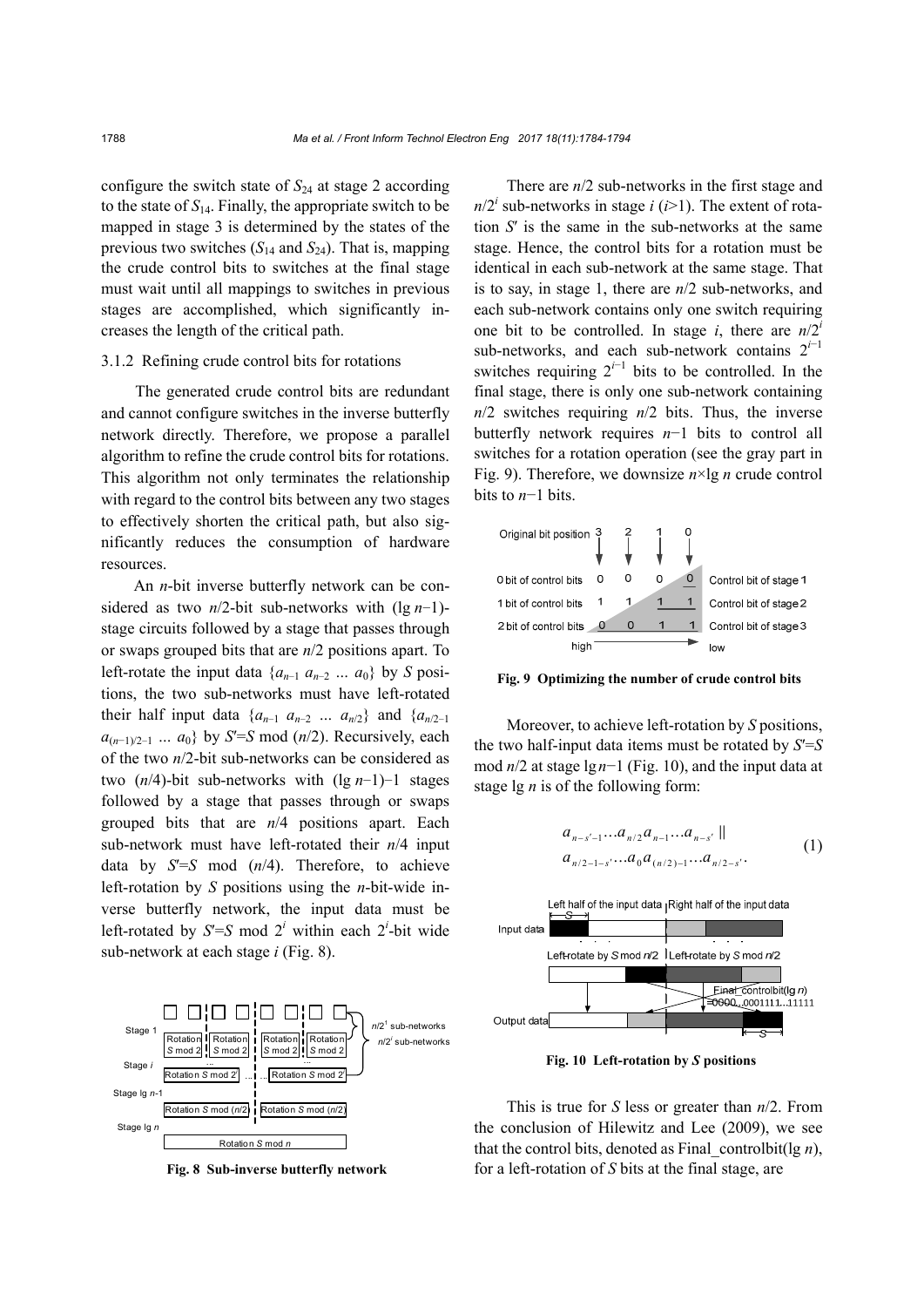$/2 - (S \mod n/2)$   $|| \mathbf{1} S \mod n/2$  $\sqrt{2-S} \mod n/2$  ||  $\Omega$ Smod $n/2$ Final\_controlbit( $\lg n$ )  $0^{n/2-(S \mod n/2)}$  ||  $1^{S \mod n/2}$ ,  $S \mod n < n/2$ ,  $1^{n/2-S \text{ mod } n/2}$  ||  $0^{S \text{ mod } n/2}$ ,  $S \text{ mod } n \ge n/2$ ,  $n/2$ – $(S \mod n/2)$ <sub>II</sub> 1Smodn  $n/2-S$  mod $n/2$   $\prod$   $\Omega$ *S* mod*n*  $S \bmod n < n$ *S* mod  $n \ge n$ i,  $= \begin{cases} 0^{n/2 - (S \mod n/2)} || 1^{S \mod n/2}, & S \mod n < 0 \\ 1^{n/2 - S \mod n/2} || 0^{S \mod n/2} & S \mod n > 0 \end{cases}$  $\left[1^{n/2-S \text{ mod } n/2} \mid 0^{S \text{ mod } n/2}, S \text{ mod } n \geq 0\right]$ (2)

where  $a^k$  is a string of  $k$  *a*'s, '1' means 'swap', and '0' means 'pass-through'. Furthermore, due to the recursive structure of the inverse butterfly network, we can generalize Eq. (3) by substituting *i* for  $\lg n$ ,  $2^i$  for *n*, and  $2^{i-1}$  for *n*/2 to Eq. (2) as

Final\_countrolbit(*i*)  
\n
$$
= \begin{cases}\n0^{2^{i-1} - (S \mod 2^{i-1})} || 1^{S \mod 2^{i-1}}, & S \mod 2^{i} < 2^{i-1}, \\
1^{S \mod 2^{i-1}} || 0^{2^{i-1} - S \mod 2^{i-1}}, & S \mod 2^{i} \ge 2^{i-1}.\n\end{cases}
$$
\n(3)

From Eq. (3), we can conclude that the form of the final control bits for a rotation operation at each stage is  $\{0^x \| 1^y\}$  or  $\{1^y \| 0^x\}$ , where  $x+y=2^{i-1}$ .

Fig. 8 shows that the crude control bits of the rightmost 2<sup>*i*</sup>-bit-wide sub-network at each stage are sufficient to control all switches in the inverse butterfly network. Each binary address of the right half of the input data  $\{2^{i-1}-1, 2^{i-1}-2, ..., 1, 0\}$  with extent of rotation *S* can generate the crude control bits for stage *i*. At first, each binary address of the right half of the input data undergoes 'addition' with extent of rotation *S*, and then is subjected to a modulo*-n* operation to obtain the destination bit position:

$$
\begin{cases}\n\text{sum}_{2^{i-1}-1} = ((2^{i-1} - 1) + s \mod n)_b, \\
\text{sum}_{2^{i-1}-2} = ((2^{i-1} - 2) + s \mod n)_b, \\
\dots \\
\text{sum}_0 = (0 + s \mod n)_b.\n\end{cases} (4)
$$

Sum*j* is the destination bit position of the *j*th input data item  $(j=0, 1, ..., 2^{i-1}-1)$ . There are lg *n* bits in sum*j* with the most significant bit denoted as lg *n*−1.  $'$ ( $b$ <sup>b</sup>)<sup> $\alpha$ </sup> means the binary form of the number. Then, each sum*j* executes an 'XOR' operation with the binary address of the *j*th input data item to obtain an lg*n*-bit crude control bit string denoted by crude*\_*sum*<sup>j</sup>* [lg *n*−1:0]:

$$
\begin{cases}\n\text{crude\_sum}_{2^{i-1}-1}[\lg n-1:0] = \text{sum}_{2^{i-1}-1} \oplus (2^{i-1}-1)_b, \\
\text{crude\_sum}_{2^{i-2}-2}[\lg n-1:0] = \text{sum}_{2^{i-1}-2} \oplus (2^{i-1}-2)_b, \\
&\dots \\
\text{crude\_sum}_0[\lg n-1:0] = \text{sum}_0 \oplus 0_b.\n\end{cases} \tag{5}
$$

The (*i*−1)th bit is extracted from the crude control bits of each input data item to form a special crude control bit string for stage *i*:

crude\_controlbit(*i*)  
= {crude\_sum<sub>2<sup>i-1</sup>-1</sub>[*i*-1], crude\_sum<sub>2<sup>i-2</sup>-1</sub>[*i*-1], (6)  
..., crude\_sum<sub>0</sub>[*i*-1]
$$
\}.
$$

From Eq. (5), we know that the (*i*−1)th bit of each binary address of the right half of the input data is '0' because the binary address of the input data is less than  $2^{i-1}$ . When it executes the 'XOR' operation with the corresponding (*i*−1)th bit of sum*j*, the number of crude control bits in stage *i* is equal to the length of the string in the (*i*−1)th bit of each sum*j*. Hence, Eq. (6) can be changed to

 1 1 <sup>0</sup> 21 22 crude\_controlbit( ) sum [ 1], sum [ 1],...,sum [ 1] . *i i i i ii* (7)

Eq. (7) shows that the crude control bits in each stage *i* are from the (*i*−1)th bit of all sum*j.* More importantly, it is easy to see that all sum*j*[*i*−1] (*j* varies from 0 to  $2^{i-1}-1$ ) form a special string  $\{0^x \mid |1^y\}$  or  ${1^y}$ ||0<sup>*x*</sup>}, where *x*+*y*=2<sup>*i*-1</sup>.

Using the special string combined with the conclusion drawn from Eq. (3), we can obtain the following fact:

**Fact 2** The final mapping control bits for stage *i* are from the (*i*−1)th crude control bit string or the reverse form of the string:

Final\_controlbit( ) crude\_controlbit( ) or ~ (crude\_controlbit( )), *i i i* (8)

where  $\sim$  indicates reverse of the string.

To generate the final control bits for each stage *i*, we present a '0' position-tracing method to determine whether the strings mentioned in Eq. (8) should be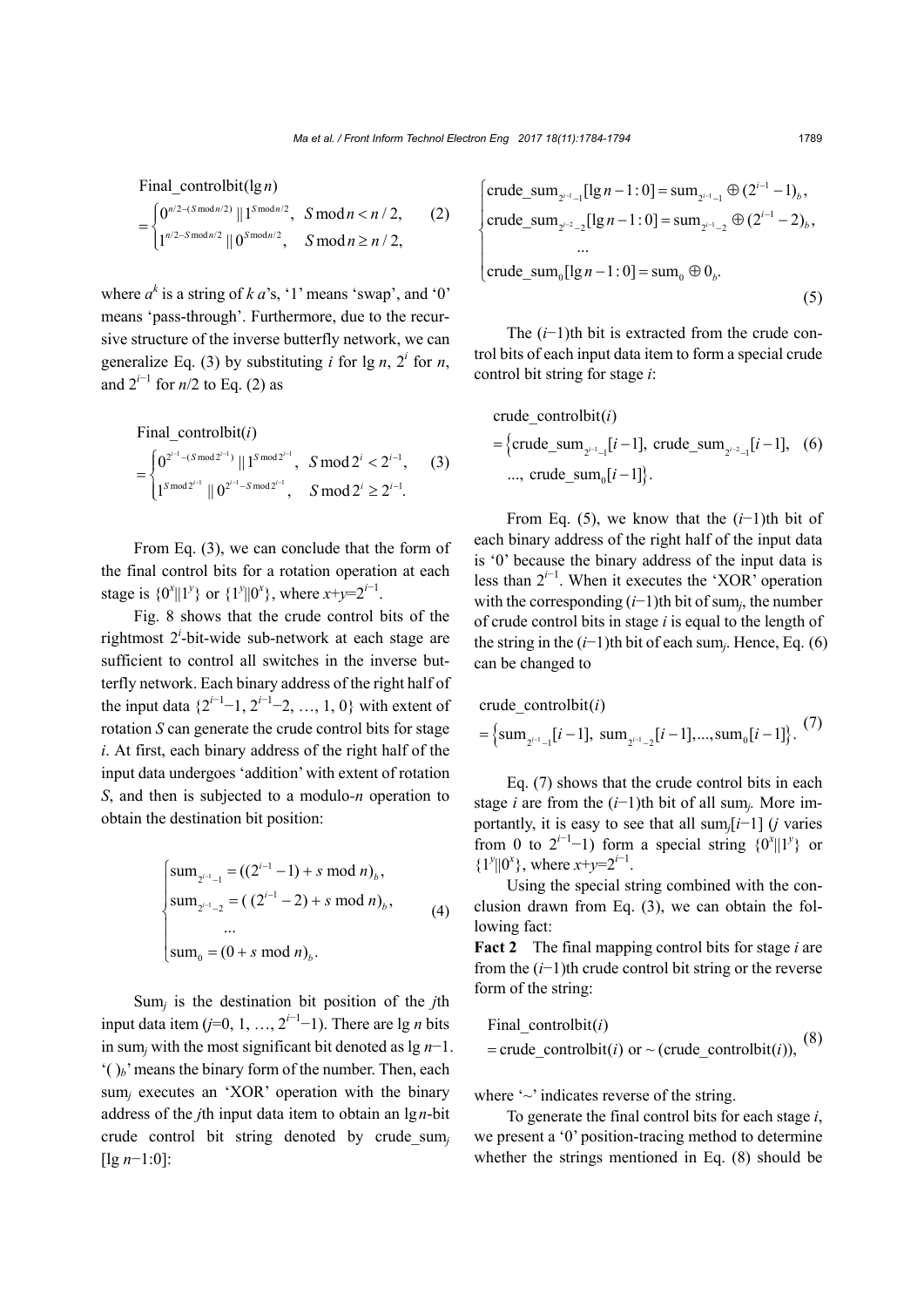selected. The method works as follows: The lowest position of input data item  $a_0$  is a constant value 0. Thus, the crude control bits of the lowest input data item are the same as the extent of rotation  $(S)<sub>b</sub>$ . We can know the move track of the lowest input data at a certain stage through the binary value of  $S = {s_{lg n-1}}$ , *s*<sub>lg *n*−2, …, *s*<sub>0</sub>}. If any of {*s<sub>i−2</sub>, s<sub>i−3</sub>, …, s*<sub>0</sub>} is equal to 1,</sub> it means that the lowest input data item has been moved prior to stage  $i$  ( $i>1$ ), such that the final mapping control bits are the reverse string of the crude control bits in stage *i*. Only when all values of  $\{s_{i-2},\}$ *s*<sub>*i*−3</sub>, …, *s*<sub>0</sub>} are equal to 0, are the final mapping control bits identical to the crude control bits in stage *i*, because in this condition, the position of the lowest input data item has not been moved prior to stage *i*. Thus, the string of crude control bits is identical to that of the final mapping control bits. Note that the last magnitude of binary rotation  $S_0$  is the control bit for stage 1.

Hence, we present a novel parallel algorithm to generate the control bits for rotation operations based on an inverse butterfly network.

Algorithm 1 consists of two parts: generation of the crude control bits and refinement of these crude control bits in conjunction with the generation of the final mapping control bits for all switches at each stage. We take left-rotate by 6  $(s_2s_1s_0=110)$  as an example. At stage  $1, s_0=0$ , and the final control bit is 0. At stage 2, the crude control bits are 11. Because the previous stage  $s_0$  is 0, the final control bits are the same as the crude control bits. At stage 3, the crude control bits are 0011. Because  $\{s_1 \text{OR} s_0\} = 1$ , the final control bits are 1100, which is the reverse form of the crude control bits.

**Algorithm 1** Generating control bits from *S* for the inverse butterfly network

**Input:**  $S \{ s_{\lg n-1}, s_{\lg n-2}, ..., s_0 \}$  // extent of rotation  $a_{n-1}a_{n-2}...a_0$  // *n*-bit input data to be rotated **Output:** Final controlbit(*i*) // *i*=1, 2, …, lg *n* **Part 1:** 1: **for** *j*←0 to *n*/2−1 **do** 2: Sum*aj*←(*Paj*+{*s*lg *n*−1, *s*lg *n*−2, *…*, *s*0}) modulo *n*  $// P_{ai}$  stands for the binary position of // each input data item 3:Crude\_sum*aj*← Sum*aj* XOR *Paj* // we can safely jump over this step 4: **end for Part 2:**  5: **if**  $i=1$ 6: Final controlbit(1)← $s_0$ 

| $7:$ else       |                                                                          |
|-----------------|--------------------------------------------------------------------------|
| 8:              | <b>for</b> $i \leftarrow 2$ to lg n <b>do</b> // i stands for each stage |
| 9:              | <b>if</b> $(s_{i-2} s_{i-3} s_0 == 1)$                                   |
| 10:             | Final controlbit(i)—Crude sum $a_0[i-1]$ , ,                             |
|                 | Crude sum $a_{2^{i-1}-2}[i-1]$ , Crude sum $a_{2^{i-1}-1}[i-1]$          |
| 11:             | else                                                                     |
| 12:             | Final controlbit(i)—Crude sum $a_{2^{i-1}}[i-1]$ ,                       |
|                 | Crude sum $a_{2^i-2}[i-1]$ , , Crude sum $a_0[i-1]$                      |
|                 | // $[i-1]$ stands for the <i>i</i> th bit of Crude suma <sub>i</sub>     |
| 13:             | end if                                                                   |
| 14 <sup>·</sup> | end for                                                                  |
| $15$ : end if   |                                                                          |
|                 |                                                                          |

# **3.2 Determining the control bits for multi-mode operations**

1. Determining the appropriate rotations control bits

Rotation operations include left- and rightrotation operations. We describe only how to generate the left-rotations of control bits for simplicity, as we can obtain the right-rotation of control bits using the symmetric characteristic of the network. Consequently, we obtain the following fact:

**Fact 3** The final control bits mapping to the inverse butterfly network for right-rotation by *S* are the reverse of the control bits mapping for left-rotation by the same *S* at each stage.

2. Determining the parallel sub-word rotation control bits

Parallel sub-word rotations are a kind of split mode of *n*-bit wide rotations. The *n*-bit input data are divided into *k*=*n*/*m* groups (*n*, *m* are power indices of 2, and  $n>m$ ), and each group can be rotated in parallel with *m*-bit width. The inverse butterfly network is composed of several identical small, wide subnetworks at each stage. There is no correlation among the input data in each sub-network. Hence, this network has the properties of split and iteration, and is very suitable for sub-word rotation operations. Completing an *m*-bit data rotation operation requires only the preceding lg *m* stages, and the generation algorithm to map the final control bits is identical to Algorithm 1, whose maximum value for *i* is lg *m*. The remaining lg *n*−lg *m* stages need to be maintained as 'pass-through'. That is, all switch states need to be directly configured to 0, as shown in Fig. 11.

# **3.3 Architecture of the highly efficient reconfigurable rotation hardware unit**

1. Hardware implementation of Algorithm 1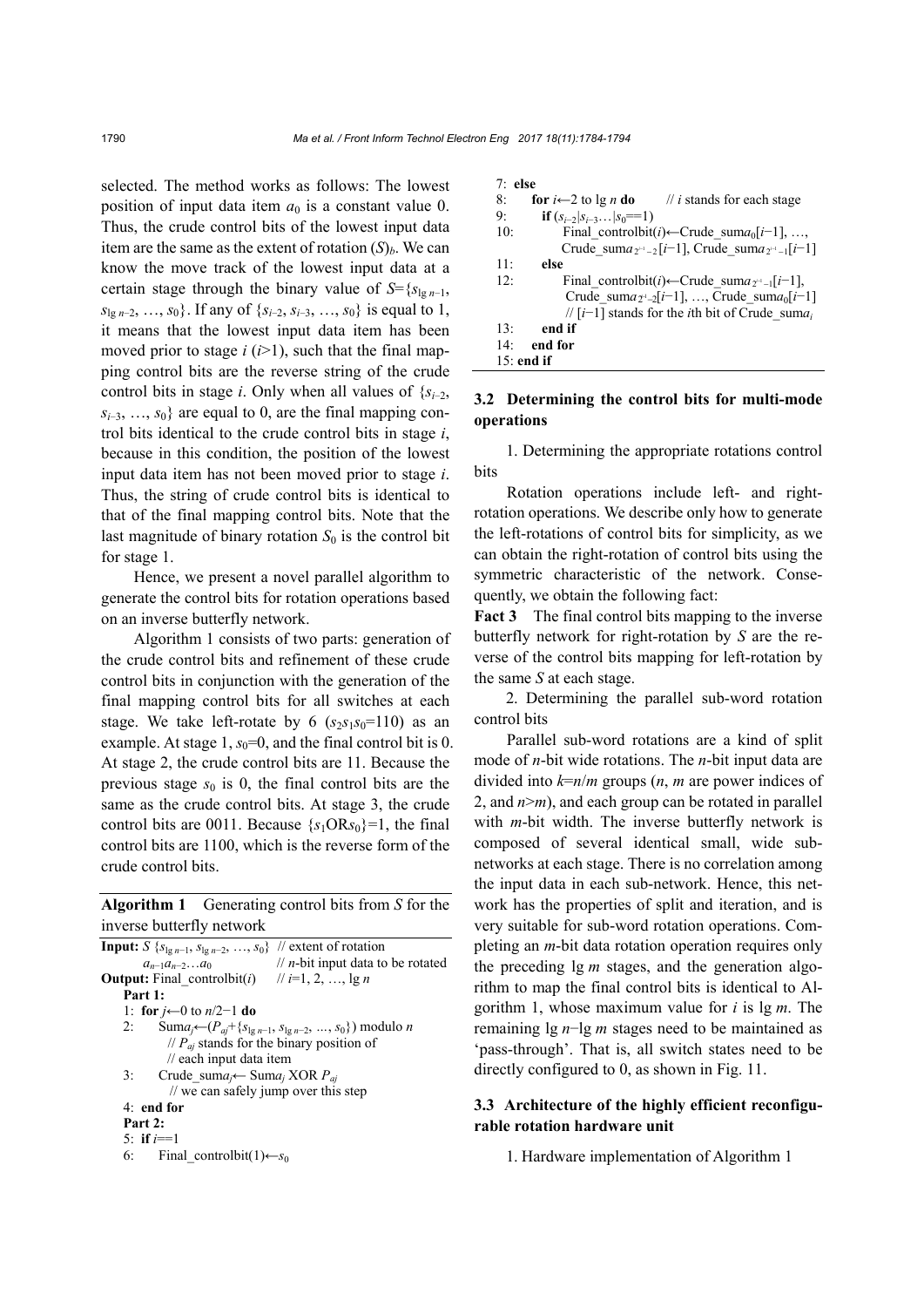

**Fig. 11 Parallel sub-word rotation operations: (a) left parallel sub-word rotation; (b) right parallel sub-word rotation**

The hardware implementation of the proposed algorithm is shown in Fig. 12, including the bi-directional rotation and sub-word rotation operations. Each source binary address of the inputs abbreviated as  $P_{ai}$  ( $j=0, 1, ..., n/2-1$ ) makes modulo-*n* additions to the binary rotation *S* to yield the destination position denoted by sum*aj*. The crude control bits *bj*[lg *n*−1:0] are the result of sum*aj* 'XOR' *Paj*, where [lg *n*−1:0] indicates the length of the crude control bits. All *bx*[*i*−1] form a crude control bit string at stage

*i*, where  $x=0, 1, \ldots, 2^{i-1}-1$ . The crude control bit string and its reverse are selected by sel*\_i* to obtain the final mapping control bits for stage *i*. The sel*\_i* is a one-bit signal from the result of  $\{s_{i-2}$  or  $s_{i-3}$  or  $\ldots$   $s_0\}$ .

Fact 3 shows that the final mapping control bits of right rotations are the reverse of the final mapping control bits of left rotations. *L\_R* is a one-bit signal of mode selection, and if *L\_R*=1, the hardware unit generates the final mapping control bits for left rotation. Otherwise, the hardware unit generates the final mapping control bits for right rotation by choosing *~*sel*\_i* to control the multiplexers of each stage (see the top-left corner of Fig. 12). When it performs parallel sub-word rotation operations, the control bits for the previous lg *m* stages can be generated by sharing the same unit proposed above and the remaining lg *n*−lg *m* stages can be configured to 0, which can effectively reduce the circuit area and enhance re-configurability.

2. Hardware implementation of the new rotation units

In Table 1, we propose three functional units based on the inverse butterfly network. HERRU



**Fig. 12 Hardware circuit for rotation control bit generation**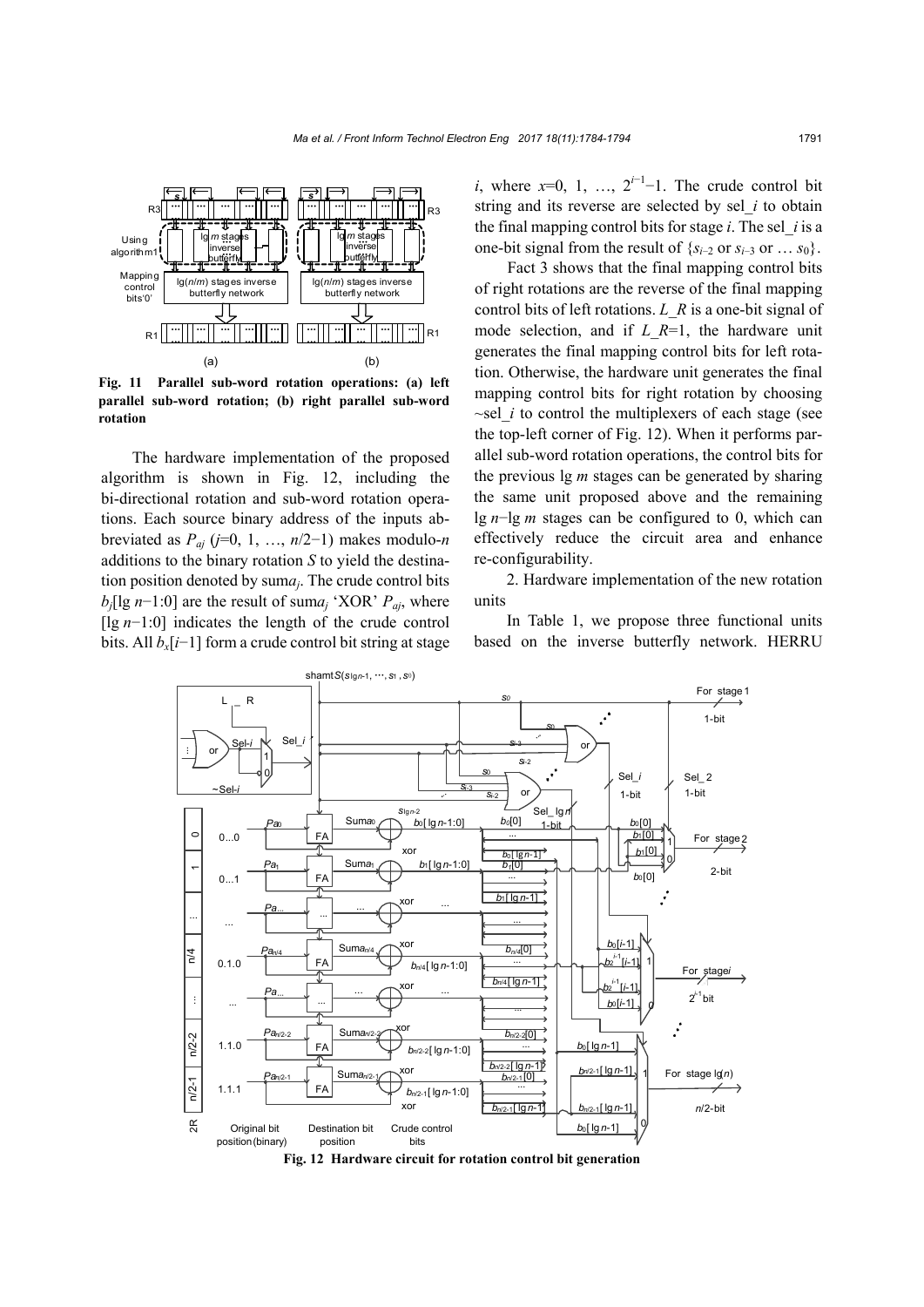already contains the functions of the previous two units. Therefore, in this part, we introduce only the structure of HERRU. HERRU consists of two parts (Fig. 13): the generation unit for the control bits (control path) and the network unit for the inverse butterfly (data path).

The generation unit for the control bits is the most important module of the entire design, as it is used to generate the final mapping control bits in real time according to the extent of rotation *S* and the execution mode. The functions of the input ports are shown in Table 2.

**Table 1 Three function units** 

| Unit name              | Left<br>rotation | Right<br>rotation | Sub-word<br>rotation |
|------------------------|------------------|-------------------|----------------------|
| Basic rotation shifter |                  |                   |                      |
| L R rotation shifter   |                  | $\mathcal{L}$     |                      |
| <b>HERRU</b> shifter   |                  |                   |                      |

HERRU: highly efficient reconfigurable rotation unit, which supports bi-directional and parallel sub-word rotation operations for  $(2^2, 2^3, 2^4, 2^5)$  bit width



**Fig. 13 Highly efficient reconfigurable rotation unit (HERRU) architecture** 

| <b>Table 2 Functions of mode ports</b> |  |
|----------------------------------------|--|
|                                        |  |

| Mode func { $C$ 4, $C$ 8, | L R         |            |
|---------------------------|-------------|------------|
| $C$ 16, $C$ 32}           | $0$ (right) | $1$ (left) |
| 0000                      | 64-bit      | 64-bit     |
| 1xxx                      | 4-bit       | 4-bit      |
| 01xx                      | 8-bit       | 8-bit      |
| 001x                      | $16$ -bit   | $16$ -bit  |
| 0001                      | $32$ -bit   | $32$ -bit  |

## **4 Results and performance analysis**

For an objective comparison with related research, we set up the width of all designs to 64-bit and added the shifter operations mentioned in Hilewitz and Lee (2009). We started from two aspects of functionality and performance to evaluate the proposed multi-functional rotation units.

Table 3 lists the operations supported by different rotation shifters. The results show that the log-rotation shifter and our basic shifter can achieve only logic shift and rotation shift operations in a single direction. Chang *et al.* (2013)'s shifter, Hilewitz and Lee (2009)'s basic shifter, and our three shifters, based on the inverse butterfly network, are more flexible for complex-bit permutation operations. In addition, Chang *et al.* (2013) and Hilewitz and Lee (2009)'s basic shifters have the same functions as our *L*\_*R* shifter. However, HERRU supports a large number of bi-directional sub-word rotation operations, such as 4-, 8-, 16-, and 32-bit rotation operations. Therefore, from the perspective of functionality, HERRU is more powerful.

We also synthesized all designs to the gate level, including the log-rotation shifter in the same environment (process 1.0, temperature −40 °C, voltage 1.08 V), optimizing for the shortest latency and the minimum area by using Design Compiler mapping to an SMIC 65-nm standard cell library (Semiconductor Manufacturing International Corporation, 2012). The results are summarized in Table 4.

Note that the relative area of Hilewitz and Lee (2009)'s basic shifter is 1.38 in Table 4, whereas Hilewitz and Lee (2009) calculated the value of the relative area as 0.69. The reason for this inconsistency is that Hilewitz and Lee (2009) compared the area of the basic shifter with the two areas occupied by the log-rotation shifter. Moreover, if the unit is compared with a single log-rotation shifter, the relative area should be upsized to 1.38. Table 4 shows the results for latency and the area of the three newly proposed units. The basic rotation shifter has 0.87 times the latency and 0.71 times Hilewitz's area (Hilewitz and Lee, 2009). Moreover, it has almost the same latency while a smaller area, in comparison with the log-rotation shifter. The *L*\_*R* rotation shifter has the same functions as Hilewitz's (Hilewitz and Lee, 2009), but a greater speed and a smaller area.

Although HERRU is a complex unit that can support more operations, it has 0.97 times the latency and 0.79 times Hilewitz's area (Hilewitz and Lee, 2009). In comparison with Chang *et al.* (2013)'s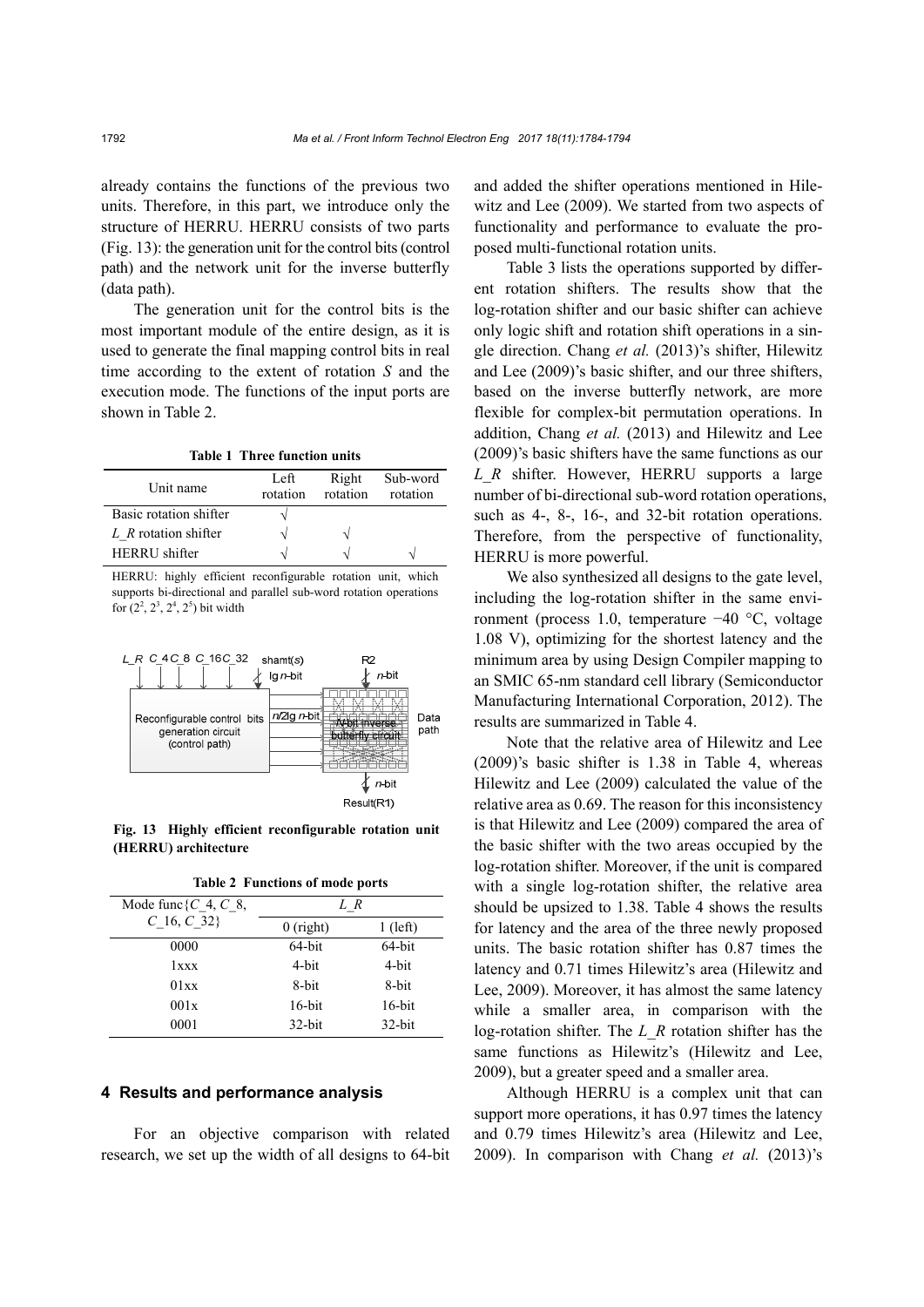| Operation                | Log rotation<br>shifter | Chang's basic<br>shifter | Hilewitz's<br>basic shifter | Our basic<br>shifter | Our $L \, R$<br>shifter | Our HERRU<br>shifter |
|--------------------------|-------------------------|--------------------------|-----------------------------|----------------------|-------------------------|----------------------|
| 64-bit PEX               |                         |                          |                             |                      |                         |                      |
| 64-bit IBFLY             |                         |                          |                             |                      |                         |                      |
| 64-bit logic shift       |                         |                          |                             |                      |                         |                      |
| 64-bit rotation $L \, R$ |                         |                          |                             |                      |                         |                      |
| 32-bit rotation $L \, R$ |                         |                          |                             |                      |                         |                      |
| 16-bit rotation $L \, R$ |                         |                          |                             |                      |                         |                      |
| 8-bit rotation $L \, R$  |                         |                          |                             |                      |                         |                      |
| 4-bit rotation $L \, R$  |                         |                          |                             |                      |                         |                      |

**Table 3 Operations supported by rotation shifters**

~ represents that the relevant operation supports only single-direction rotation operation; \* represents that the relevant operation can be supported by adding a new control bit generation circuit. Chang *et al.* (2013)'s shifter is based on the inverse butterfly network using the SMIC 65-nm standard cell library; Hilewitz and Lee (2009)'s shifter is based on the inverse butterfly network using the TSMC 90-nm standard cell library. PEX: parallel extraction; IBFLY: inverse butterfly

| Functional unit                                  | Total area     | Relative | Buffer area | Latency | Relative | Efficiency |
|--------------------------------------------------|----------------|----------|-------------|---------|----------|------------|
|                                                  | $\mu$ m $\sim$ | area     | $(\mu m^2)$ | (ns)    | latency  |            |
| Log-rotation shifter                             | 2846.16        | 1.00     | 551.88      | 0.53    | 1.00     | 1.00       |
| Hilewitz and Lee<br>$(2009)$ 's basic shifter    |                | 1.38     |             |         | 1.18     | 1.62       |
| Chang <i>et al.</i> $(2013)$ 's<br>basic shifter | 4293.32        | 1.51     | 758.32      | 0.60    | 1.13     | 1.71       |
| Our basic shifter                                | 2776.32        | 0.98     | 432.36      | 0.55    | 1.03     | 1.01       |
| Our $L$ R shifter                                | 3037.32        | 1.06     | 573.12      | 0.58    | 1.09     | 1.16       |
| Our HERRU                                        | 3124.44        | 1.09     | 670.68      | 0.61    | 1.15     | 1.25       |

**Table 4 Comprehensive performance comparison** 

\* Efficiency=relative area×relative latency

shifter, the HERRU area is significantly smaller (only 72% of Chang *et al.* (2013)'s design) and the operations supported by ours are greater in number.

To make a quantitative comparison with other designs, an efficiency parameter is proposed here. This parameter is the product of relative area and relative delay, and can be used to objectively evaluate the performance of all designs. From Table 4, we can see that our basic shifter, which has the same functions as the log-rotation shifter, has the highest efficiency (1.01). Although the relative latency of Chang *et al.* (2013)'s shifter is lower than Hilewitz and Lee (2009)'s, the efficiency is not higher. This is because the area occupied by Chang *et al.* (2013)'s shifter is too large. The *L*\_*R* shifter, which has the same functions as Chang *et al.* (2013) and Hilewitz and Lee (2009)'s shifters, records higher efficiency (1.16). Moreover, the efficiency of HERRU, which supports more operations, is slightly lower than that of the *L*\_*R* shifter, but better than the efficiency of the others.

When we remove the buffers in the basic shifter, *L*\_*R* shifter, and log-rotation shifter from Table 4, the rest of the areas of our units are slightly greater than that of the log-rotation shifter (by about 50 and 170  $\mu$ m<sup>2</sup>, respectively). Specifically, the hardware resource consumption of our data-path parts (inverse butterfly network) is identical to that of the logrotation shifter. This means that the remaining area is due to the control-bit generation circuits. Therefore, the proposed algorithm for rotations based on the inverse butterfly network yields higher speed and has a simpler hardware implementation than Hilewitz and Lee (2009)'s design.

## **5 Conclusions**

In this study, we have designed a novel rotation unit called HERRU with better functionality and higher efficiency than previously proposed methods. The unit can not only support 64-bit Single Instruction Single Data (SISD) stream instructions (bi-directional rotation operations), but also support MultiMedia eXtensions/Streaming SIMD Extensions